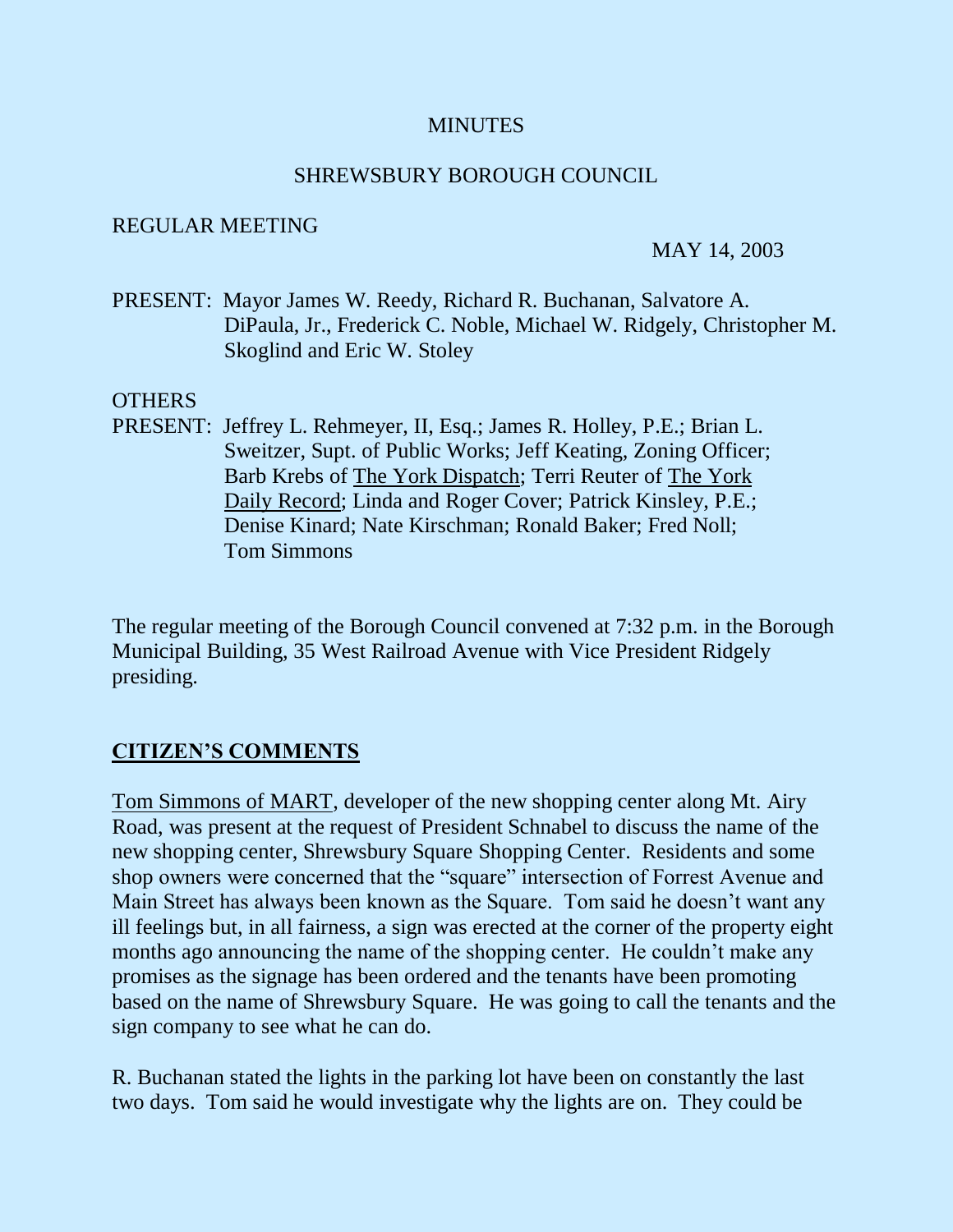testing the lines or the control device is not working. Also, the lights illuminate horizontally and are very bright.

Fred Noll of 200 Cardinal Drive questioned fencing at the back of his lot now that the grade is steeper at the back edge of his property. Eng. Holley responded that preliminary conversations with PennDOT indicate they are not responsible for installing a fence on the property. Tom Simmons indicated to Fred that he would be willing to meet with him at his property to look at the need for a fence and also to discuss the tree screening and to look at a possible solution. Fred also asked about jake brake restrictions. He was told the Borough checked into this a few years ago and was able to accomplish jake brake restrictions on certain roads but not State roads. He was also told that Mt. Airy Road is the truck route to Stewartstown so it's very unlikely the State would prohibit the use of jake brakes on either Mt. Airy Road or Forrest Avenue.

Tom indicated well testing will begin by the end of May.

Ron Baker of 12 Crosswind Drive was present about the speeding problem and the increase of trucks on the streets in Southern Farms now that Mt. Airy Road is a through street. He has spoken with Chief Childs about the speeding. Buck said he will call the Chief tomorrow to see what can be done.

Linda Cover of 216 North Highland Drive was present to say there is a noise nuisance at 218 North Highland Drive in that the neighbors have installed a half pipe for skateboarding. The Covers complained about the noise from the skateboarding and the camaraderie. They have spoken with the neighbors and the skateboarding stops at dark.

Sol. Rehmeyer feels the half pipe may be a structure and under Section 201.4 it could be a nuisance. An enforcement notice could be sent to the property owner which would result in a zoning hearing. Sol. Rehmeyer was asked to send the property owner a letter outlining the complaints and the future steps that will be taken.

Carol Bianca of 2 Brook Meadow Circle was also present about the half pipe and stated her concerns about the noise and liability.

Nate Kirschman stated the tower work is progressing. He presented an invoice for the license coordination for the EOC radio frequencies in the amount of \$1,470.00.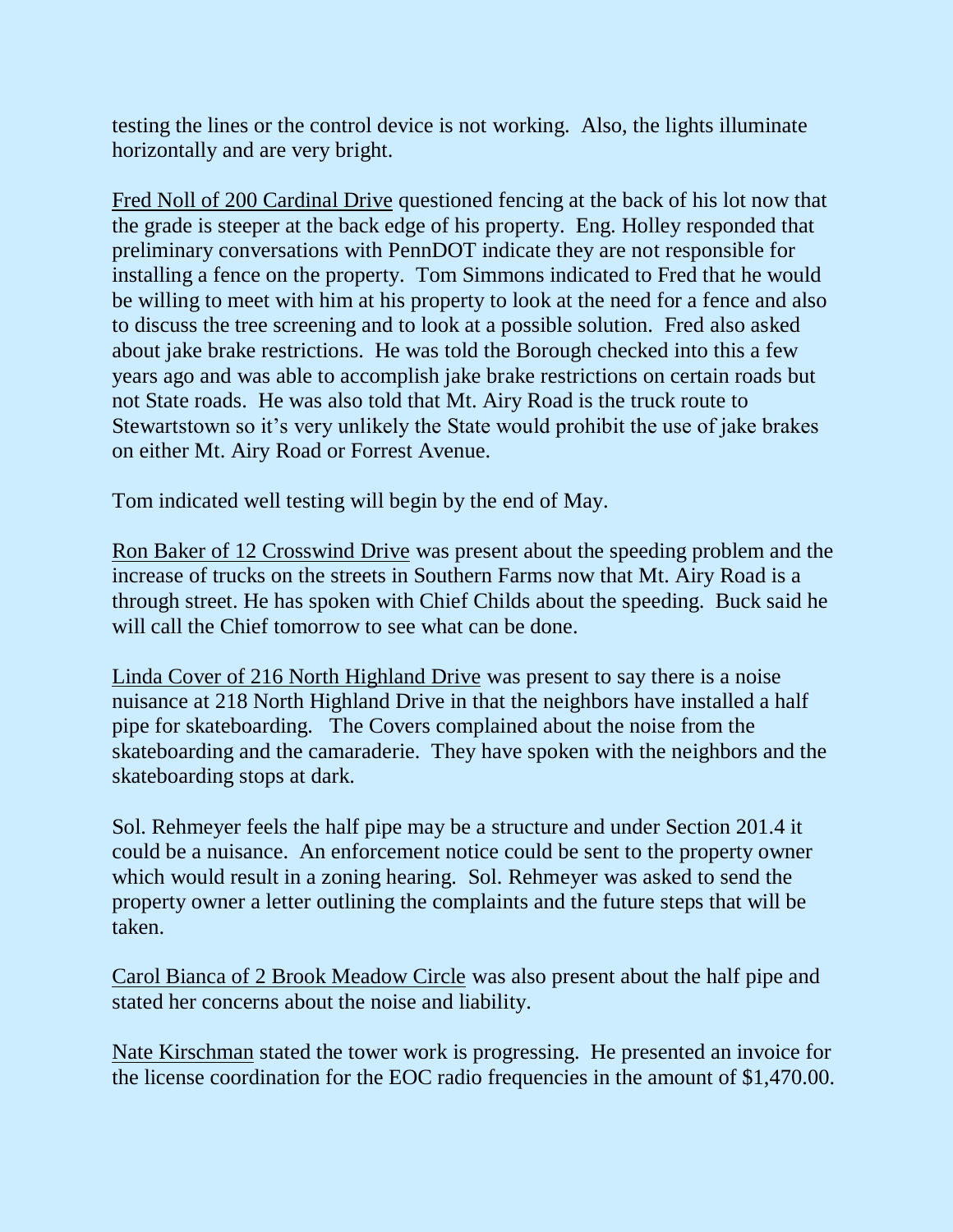R. Buchanan moved to pay the amount of \$1,470.00 for the license coordination. E. Stoley seconded. The motion carried with all in favor.

Roy Morrison, owner of Skimeister Kennel on Kratz Road, was present at the request of Council about the proposed dog barking ordinance. He stated he is already complying with the requirements listed in the ordinance so he felt he would be exempt. He feels the ordinance will be hard to enforce as far as timing the minutes a dog would bark.

Denise Kinard of 137 North Main Street was present about the proposal to make Locust Avenue one way going east. She stated in the winter she has to back her car in the garage and come out of her driveway going west toward Main Street because her car cannot exit uphill on an icy alley.

This was referred back to the Roads committee for further study.

# **APPROVAL OF MINUTES**

C. Skoglind moved to approve the minutes of the April 9, 2003 meeting. E. Stoley seconded. The motion carried with all in favor.

# **APPROVAL OF EXPENDITURES AND REPORT OF ACCOUNTS**

E. Stoley moved to approve the expenditures and report of accounts for March. F. Noble seconded. The motion carried with all in favor.

# **BILLS**

- James R. Holley & Associates general engineering \$1,471.10; Northbrook sewer extension \$554.40; sanitary sewer repairs 2003 \$965.80; roof replacement Borough building \$260.95; Trout Run pump station \$660.90; wellhead protection meeting \$458.20; new wells – Giant \$234.00
- Slonaker-McCall Scout House construction phase \$400.00
- Codes Enforcement inspection work for Giant and outbuildings \$384.00
- Velda Nickell bookkeeping services for April 7 hours \$175.00
- Kimberly M. Dettinger bookkeeping services for April 16.75 hours \$335.00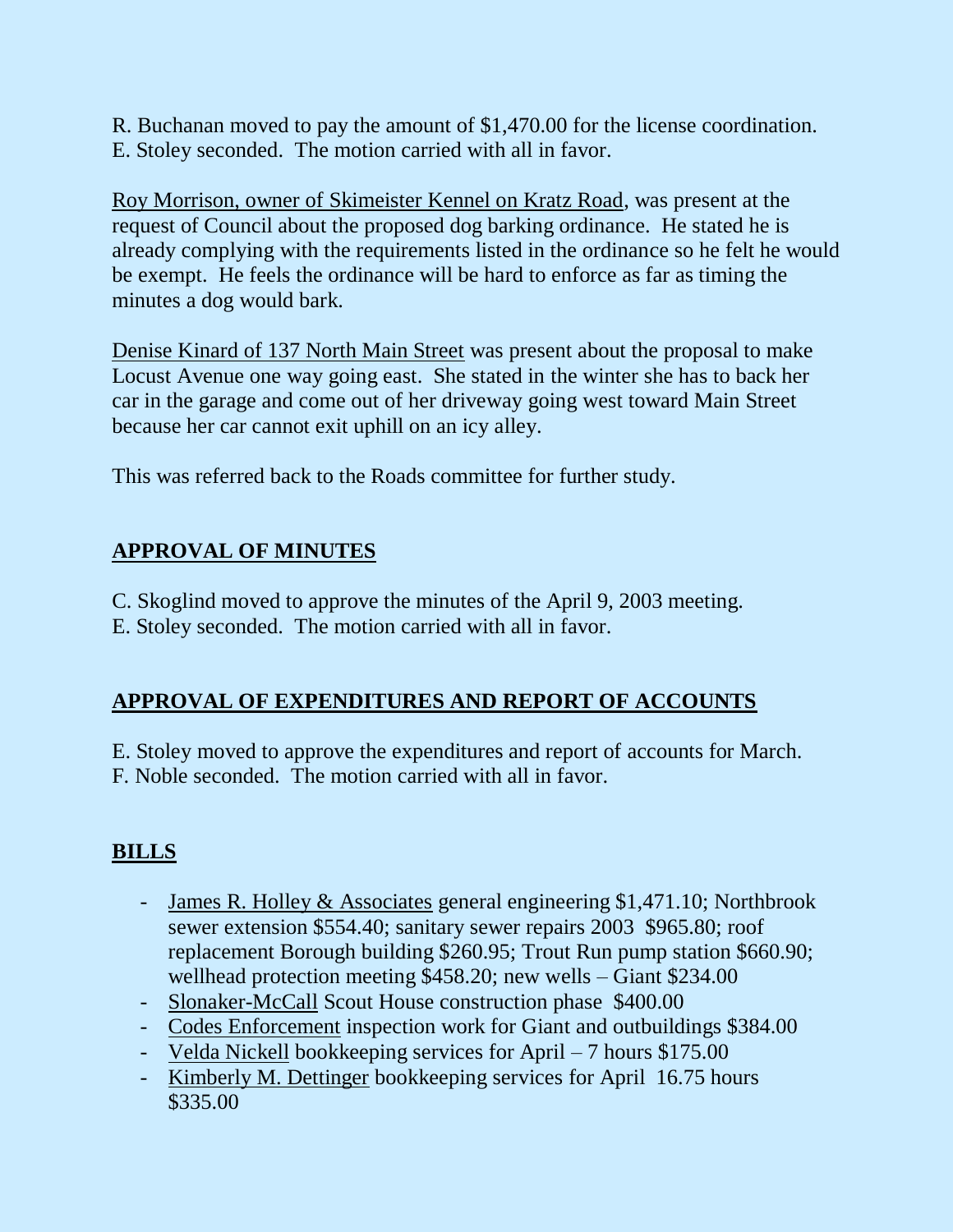- CGA Law Firm general account through  $3/26/03$  \$5,679.50
- S. DiPaula moved to approve payment of the above invoices.
- R. Buchanan seconded. The motion carried with all in favor.

## **SUBDIVISION AND LAND DEVELOPMENT BUSINESS**

Kenpo Dojo Martial Arts Academy – Preliminary/Final Land Development Plan for a martial arts academy located at Lot 78B on North Main Street between Rutter's and Highland Tire

Patrick Kinsley presented updated drawings. Approval is needed yet on the Soil and Erosion plan. There is no outside lighting proposed on the back of the building nor is there any proposed lighting for the parking area. The owner felt there is enough light from the neighboring lots. The fence at the back of the property will remain and trees will be planted behind the fence as well. E. Stoley wanted to see the number of water and sewer EDUs noted on the plan.

C. Skoglind moved to approve the final land development plan contingent upon approval of the soil and erosion plan and the addition of the note about the one water and one sewer EDU for this property.

E. Stoley seconded. The motion carried with all in favor.

## **Zoning Officer/BOCA Inspector**

The advertising sign for the Shrewsbury Markets was put back up at the corner of West Forrest Avenue and North Main Street at the demand of PennDOT even though it exceeds the size allowed by the zoning ordinance. The Secretary was asked to write a letter appealing to PennDOT about how the sign detracts from the historic look in the Village district.

## **OTHER REPORTS**

**Water & Sewer** – Richard R. Buchanan

Caustic Soda Storage Tanks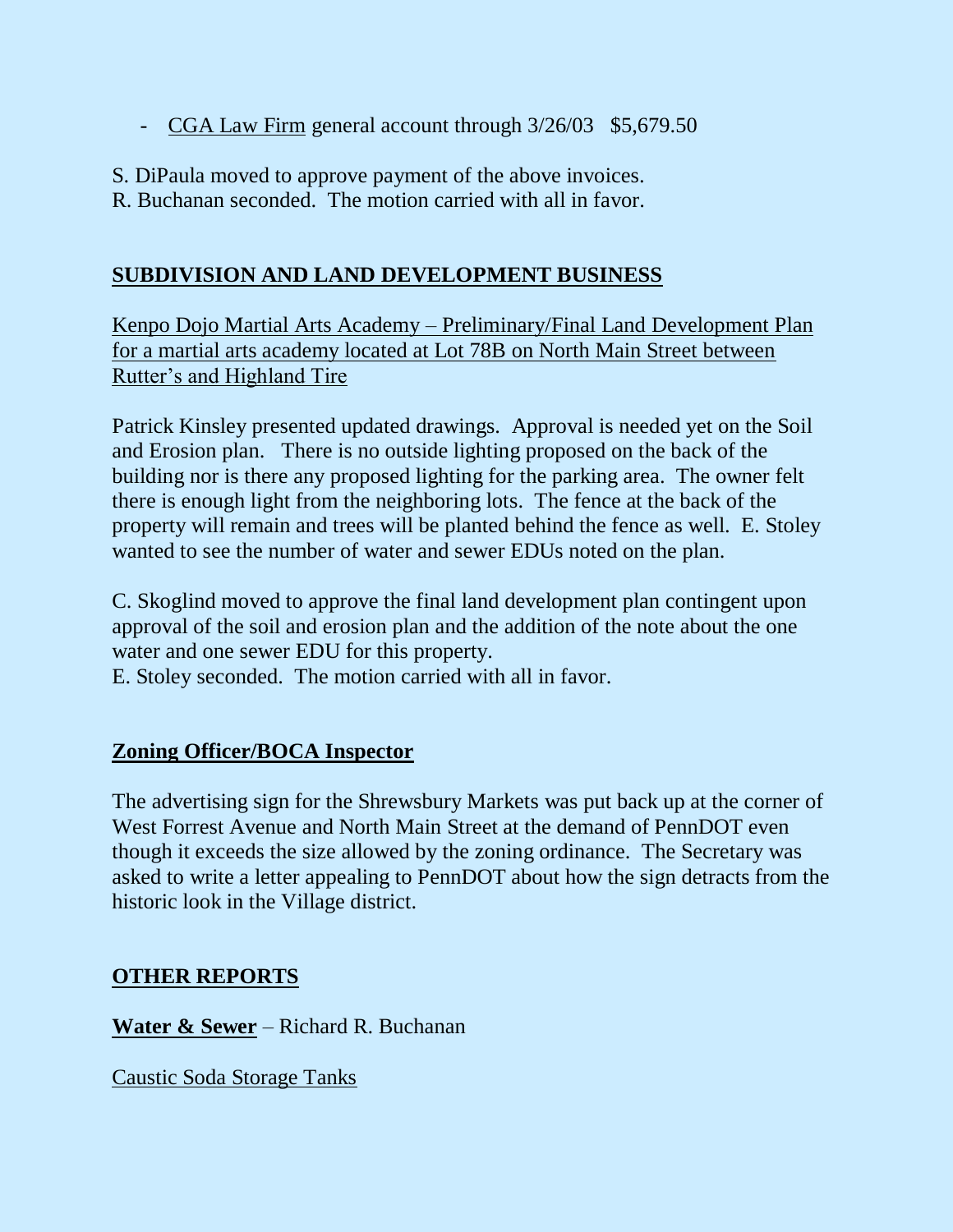The tank at the Village well developed a leak last month and caustic soda had to be pumped out and the area cleaned and neutralized. It was discovered today that the tank at the Woodlyn well has a small leak. These tanks are single walled with heating elements (that failed) and now the regulations require double walled tanks. The replacements do not have to be bid.

R. Buchanan moved to approve a fast-paced expenditure to replace both tanks that meet current standards at a cost not to exceed \$46,000.00. C. Skoglind seconded. The motion carried with all in favor.

### Wellhead Protection Plan

A GPS unit is required to delineate private wells and Brian can also use the unit for mapping sewer manhole locations.

R. Buchanan moved to authorize the purchase of a GPS unit at a price not to exceed \$500.00. E. Stoley seconded. The motion carried with all in favor.

#### Closing of Private Wells

The wellhead committee recommends that all private wells be closed due to possible contamination of the groundwater. A couple of the wells will remain as monitoring wells. It was the consensus of Council to not require payment of the tapping fee and that all homes be connected to public water within two years.

#### Deduct Meter Shrewsbury Commons

Brian met with a representative of Shrewsbury Commons about the deduct meter request for the garden department. There will have to be two deduct meters as each hose bib is affected by an outside hydrant's connection.

R. Buchanan moved to approve the request of Shrewsbury Commons for two deduct meters for use in the garden department at WalMart. S. DiPaula seconded. The motion carried with all in favor.

### Cellular Phone Back up at Well Houses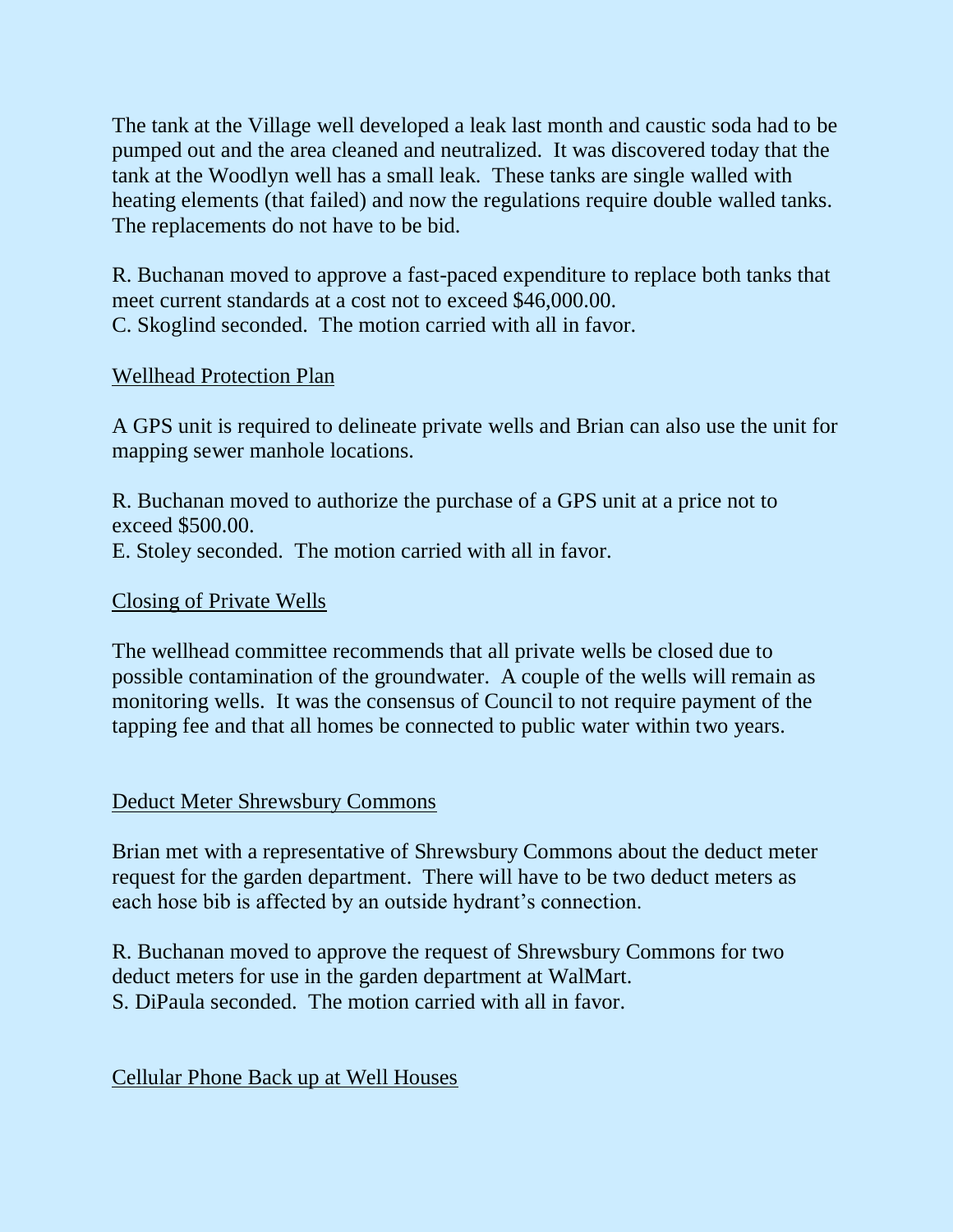The cost for cellular phone backup alarm at each well house is \$1,000.00 and this does not include monthly service costs – there are eight well houses.

This is on hold due to the expenditures for the new storage tanks.

## Alternate Emergency Water Source

An alternate water source had to be identified as part of the wellhead protection plan. At the request of the Committee, Eng. Holley wrote to the York Water Company. York Water Company responded they would agree to provide the Borough an alternate source of water through an interconnection to their system in the event of an emergency if the Borough could not meet the daily demands for water. In return for agreeing to this, they requested the Borough provide them with a right of first refusal and option to purchase our water system in the event the Borough would ever consider selling the system.

Based on this, Sol. Rehmeyer was asked to prepare a legal agreement and to take formal action next month.

### Water Right of Way with SYYT Land Co.

A right of way is needed leading from the water tank on North Main Street.

R. Buchanan moved to authorize the signing of the right of way agreement. E. Stoley seconded. The motion carried with all in favor.

## **Public Roads & Lighting** – Christopher M. Skoglind

### Crack Sealing

Stewart and Tate finished crack sealing on South Highland Drive, North and South Sunset Drives, East and West Railroad Avenues and Onion Boulevard. Poly patch was used around the high manholes and valve boxes that the snow plows hit the past winter.

### Road Inspection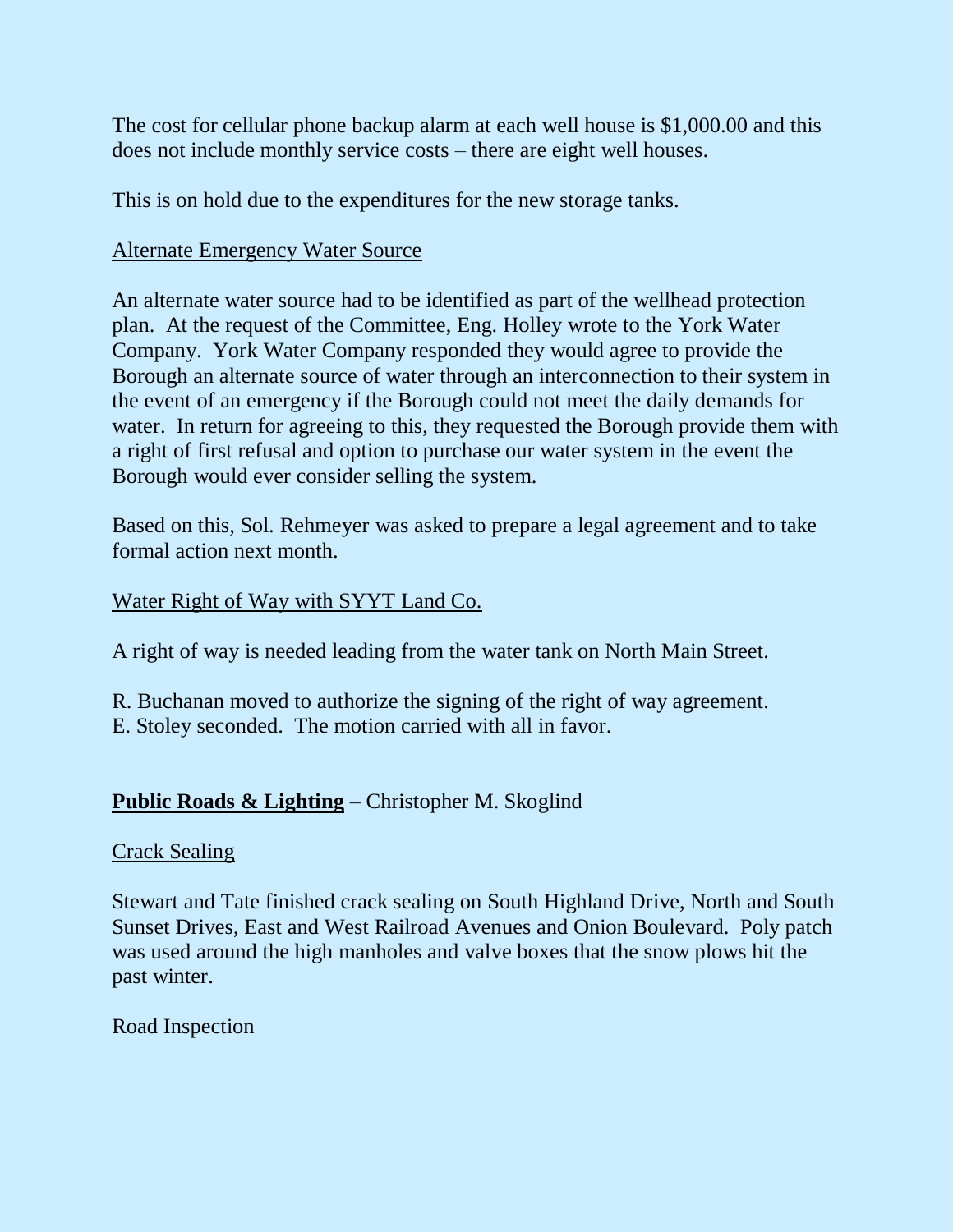There are four roads that Eng. Holley needs to study and submit a preliminary cost estimate. It includes resurfacing of Onion Boulevard, South Sunset Drive, South Highland Drive and West Railroad Avenue.

### Storm Drains

The storm drains have never been cleaned and have lots of silt and debris. It's very time consuming to clean the drains manually. For \$1,800.00 a day (three days), the drains can be cleaned with a vactor truck.

C. Skoglind moved to approve the cleaning of the storm drains by a vactor truck at a cost not to exceed \$6,000.00.

S. DiPaula seconded. The motion carried with all in favor.

## Closing of North Sunset Drive during Carnival Week

The fire company asked for Council's consent to close the alley from just north of the intersection with West Forrest Avenue up to Playground Alley in the evenings during the week of July 28, carnival week. The barricades are manned by fire police and can be moved as needed.

E. Stoley moved to approve the request.

R. Buchanan seconded. The motion carried with all in favor.

## **Public Lands & Buildings and Finance** – Michael W. Ridgely

### Ventilation Vents – Municipal Building

The Public Works Department cut vents in the overhangs of the municipal building to increase ventilation. Rainspout and fascia were replaced on the southeast side of the building.

### Graleski Property

Mr. Graleski is waiting on a proposal from Council.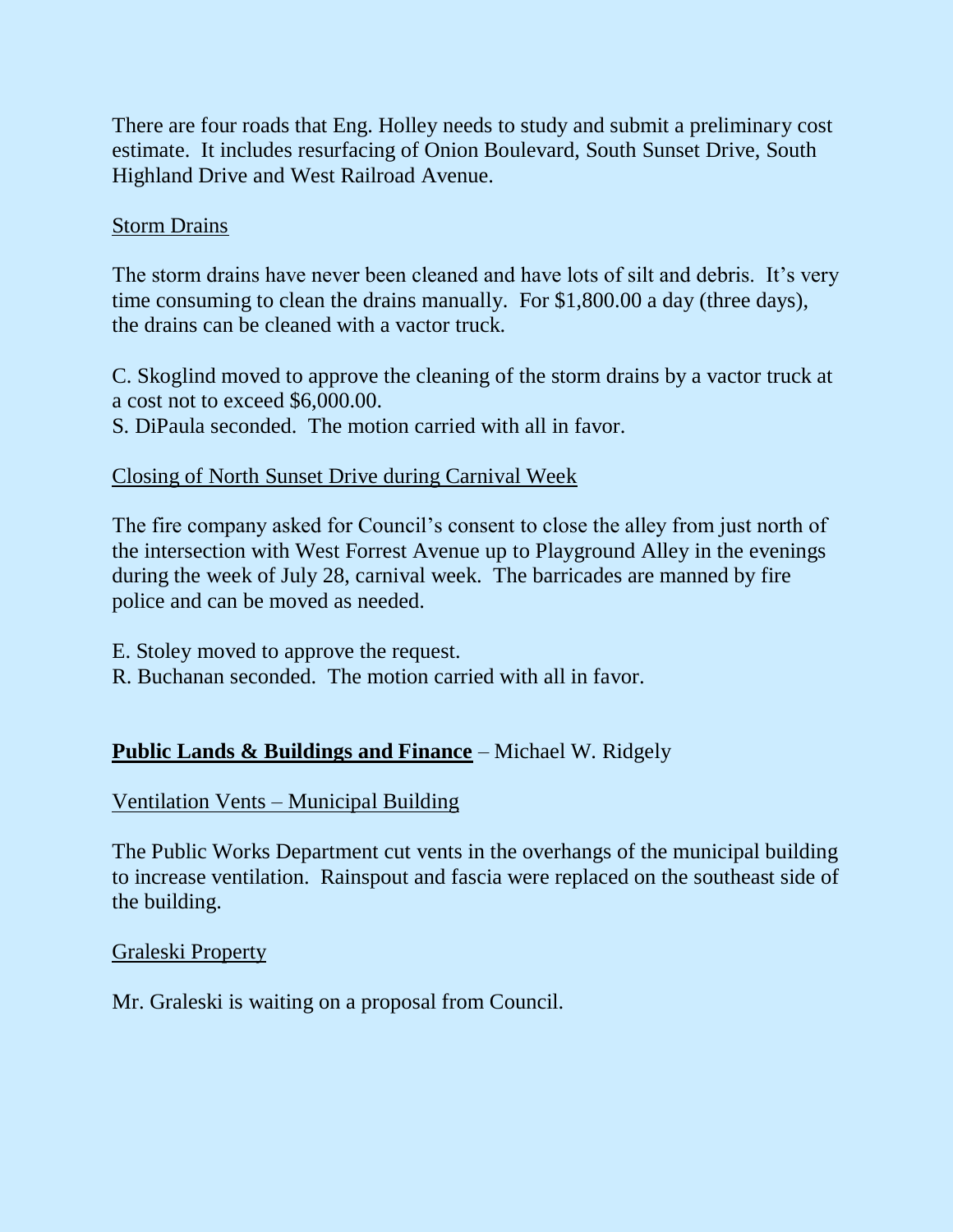## **ENGINEER'S REPORT**

## Stadler Land Development Plan

Eng. Holley stated the 90 days recording time expired because Dr. Stadler did not get his bond in time and the plan was submitted for re-approval and re-signing.

C. Skoglind moved to re-approve the land development plan. R. Buchanan seconded. The motion carried with all in favor.

### New Roof at Municipal Building

Heidler was given the go ahead to begin the roof replacement.

#### 89 and 95 East Forrest Avenue

Eng. Holley said he met with the developer who is proposing a restaurant and a Mr. Tire. Mr. Tire changes oil and Eng. Holley told the developer this may not be allowed in a Zone 2 wellhead protection area. He will find out more about the storage of the oil. They are aware of the grading requirement in the rear of the property.

## **SOLICITOR'S REPORT**

### York County Conservation District

The District had provided a revised version of its Memorandum of Understanding as per the changes recommended by Eng. Holley.

- E. Stoley moved to sign the revised Memorandum of Understanding.
- R. Buchanan seconded. The motion carried with all in favor.

### A Grim's Glass & Plastic – Doug Miller

The land use appeal is still waiting a decision by Judge Dorney. Sol. Rehmeyer contacted neighbors about how long the access driveway has been used by 121-123 West Railroad Avenue. Sol. Rehemyer also sent a letter to Mr. Miller's attorney requesting the resolution of the present problems.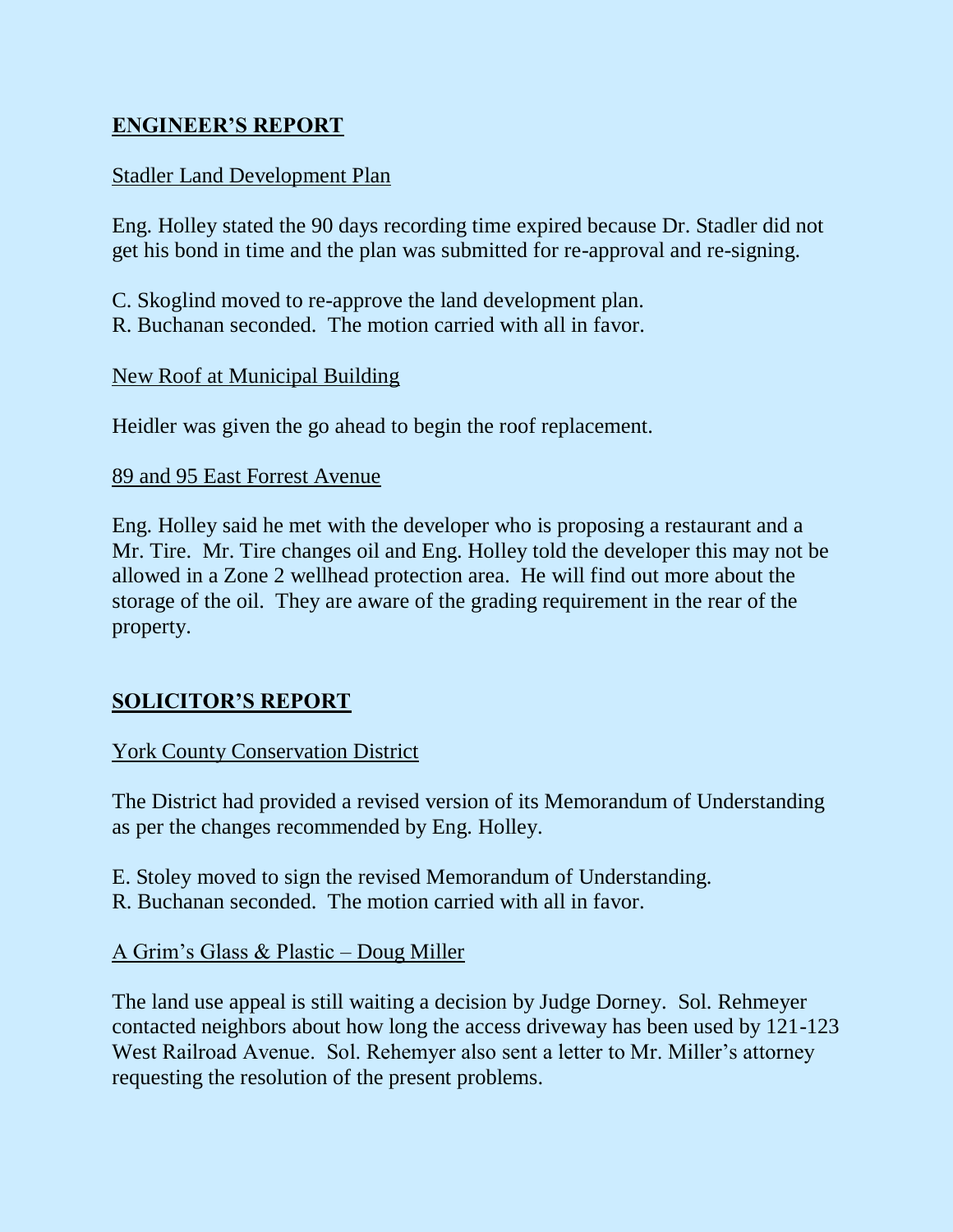### Southern York County Library

New Freedom Borough approved the Lot Modification Agreement. After a signed copy is received, it will be forwarded to Shrewsbury Township's solicitor for review.

### No- Impact Home Occupations Ordinance

The planning commission discussed requiring home occupations to register but the MPC does not require a registration process.

S. DiPaula moved to adopt Ordinance 2003-4.

C. Skoglind seconded. The motion carried with all in favor.

#### Barking Dogs Ordinance and Nuisance Ordinance

Sol. Rehmeyer was asked to proceed with work on both ordinances.

#### Valley View Grove Land Development Homeowners Association

Sol. Rehmeyer has reviewed the revised documents that include the suggestions that were made.

### Act 166 of 2002 Earned Income Tax

E. Stoley moved to adopt Ordinance 2003-5 amending certain wording and definitions as they apply to the York Area Earned Income Tax Bureau. R. Buchanan seconded. The motion carried with all in favor.

### Unopened Alley between Hill Street and Charles Street

There is an old unopened 15' alley that shows on the tax map as being perpendicular to West Railroad Avenue. A resident inquired as to the status of the alley and if the Borough would give the alley up. The resident would need a signed petition by 51% of the property owners asking the Borough to vacate the alley and get it off the records.

### Mobile Homes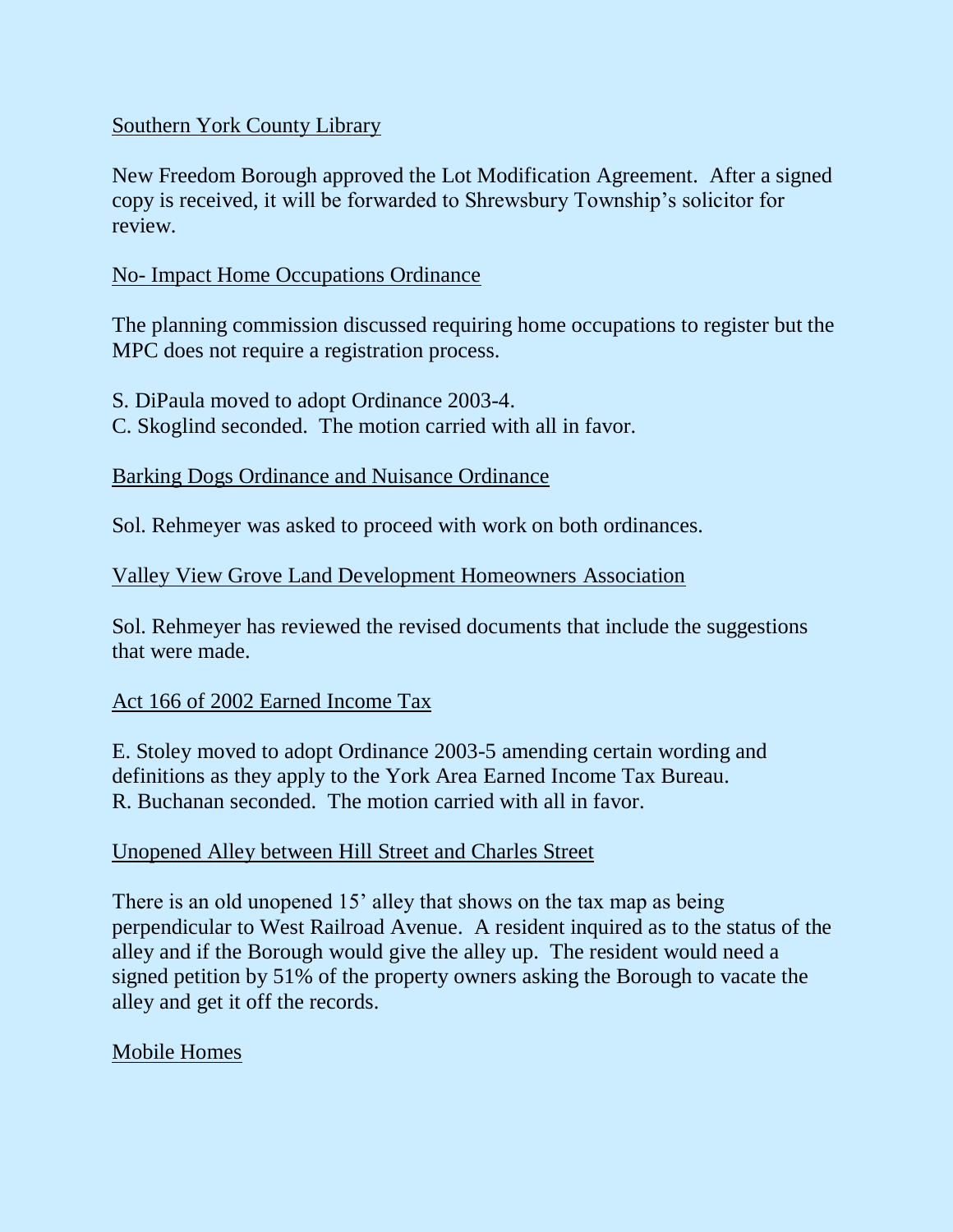There was a discussion about a resident who wanted to place a mobile home on a vacant lot. There is nothing to prohibit the placement of a mobile home.

#### Refuse Bids

The contract expires 2/1/04. The contract will be bid as is now and certain items will be itemized out to be bid several ways.

### **Public Safety, Welfare and Personnel** – Salvatore A. DiPaula, Jr.

### **Secretary's Report** – Cindy L. Bosley

### Christmas Magic Sponsor

The Borough has been invited to be a sponsor in the County's Christmas Magic Festival of Lights. There is no cost to the Borough as we will include a \$1 off coupon valid on Municipality Nights in a newsletter.

Council agreed to sponsor a municipality night.

#### Resolution for Fire Company Banner

C. Skoglind moved to approve the Resolution allowing the fire company to place a banner across Main Street to announce the carnival and parade. F. Noble seconded. The motion carried with all in favor.

Council discussed helping in the bingo stand one night.

### York County Boroughs Assn. Quarterly Meeting

The next meeting will be on Thursday, June 26 at the Shrewsbury Vol. Fire Hall. The program will be rescue dogs and crime investigation.

### **York Area Earned Income Tax Bureau** – Frederick C. Noble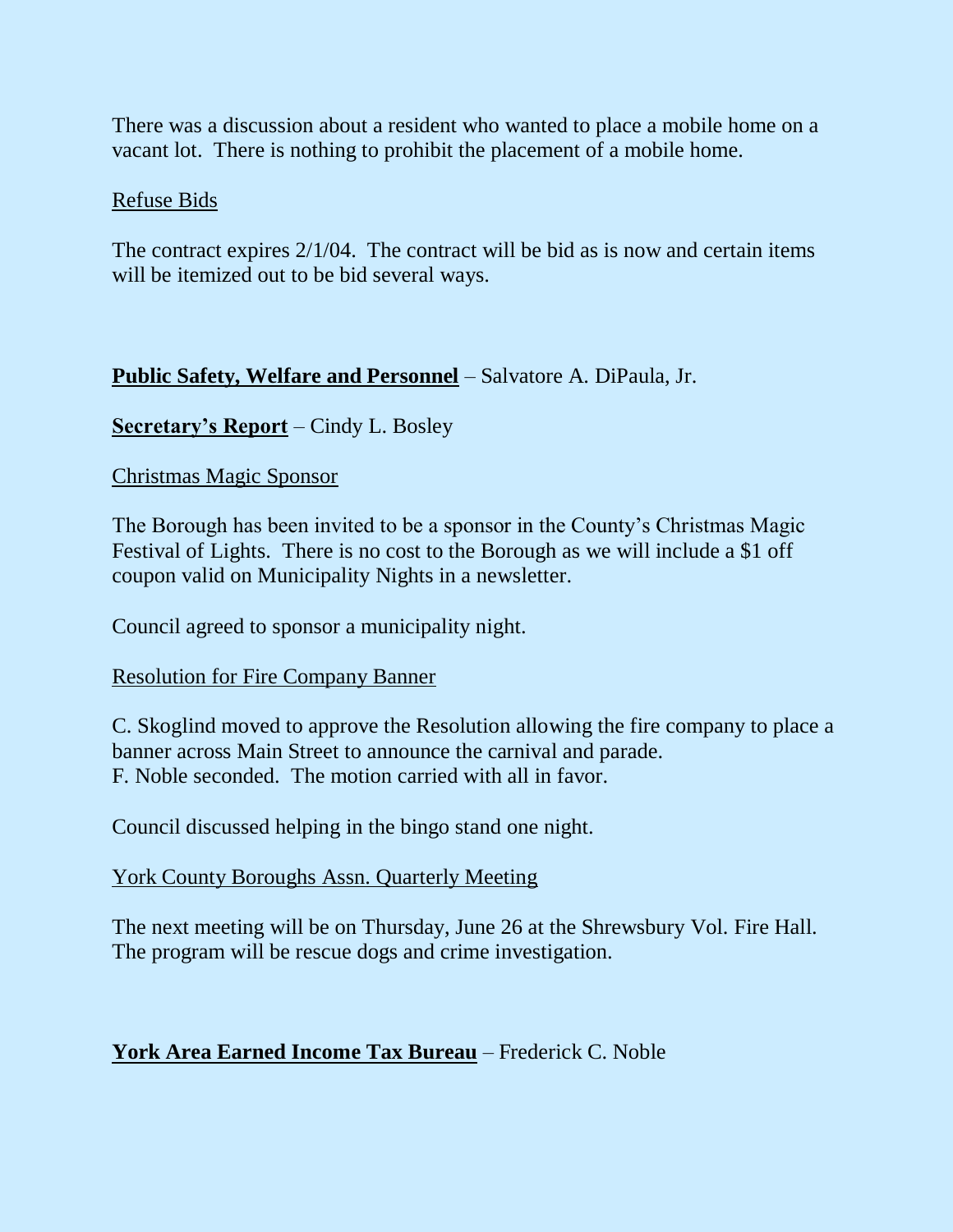Fred said the operating expenses at the Bureau have exceeded their operating income due to low interest rates. As a result, we are no longer getting excess income over the taxes received as the Bureau will be using about 1.3% to 1.5% of the taxes received to run their operation. More and more municipalities are using the Bureau to collect their taxes.

## **Recreation Board/Regional Recreation** – Frederick C. Noble

#### Intern

An intern from York College will be working with Jake this summer at no cost to the recreation board.

#### Peer to Peer Study

The study results will be received by May 22 and will be reviewed and discussed by the Board on May 27.

#### Balancing the Budget

To balance the budget the plan is to increase fees for programs, reduce costs, add new programs, increase fundraisers, increase the number of business sponsors and receive the increased funding from the municipalities.

### Use of Enclosed Pavilion by **SRRB**

The regional recreation board asked to use the enclosed pavilion the week of August  $4 - 8$  for their summer camp for about 50 mothers and their children. They would be there a few hours each day. Since this is a program sponsored by the SRRB, permission was given at no charge.

F. Noble moved to allow the SRRB to use the enclosed pavilion at no charge for the Messy Playtime summer camp during the week of August 4 through the  $8<sup>th</sup>$ . E. Stoley seconded. The motion carried with all in favor.

## **Planning Commission/Regional Planning Commission** – Eric W. Stoley